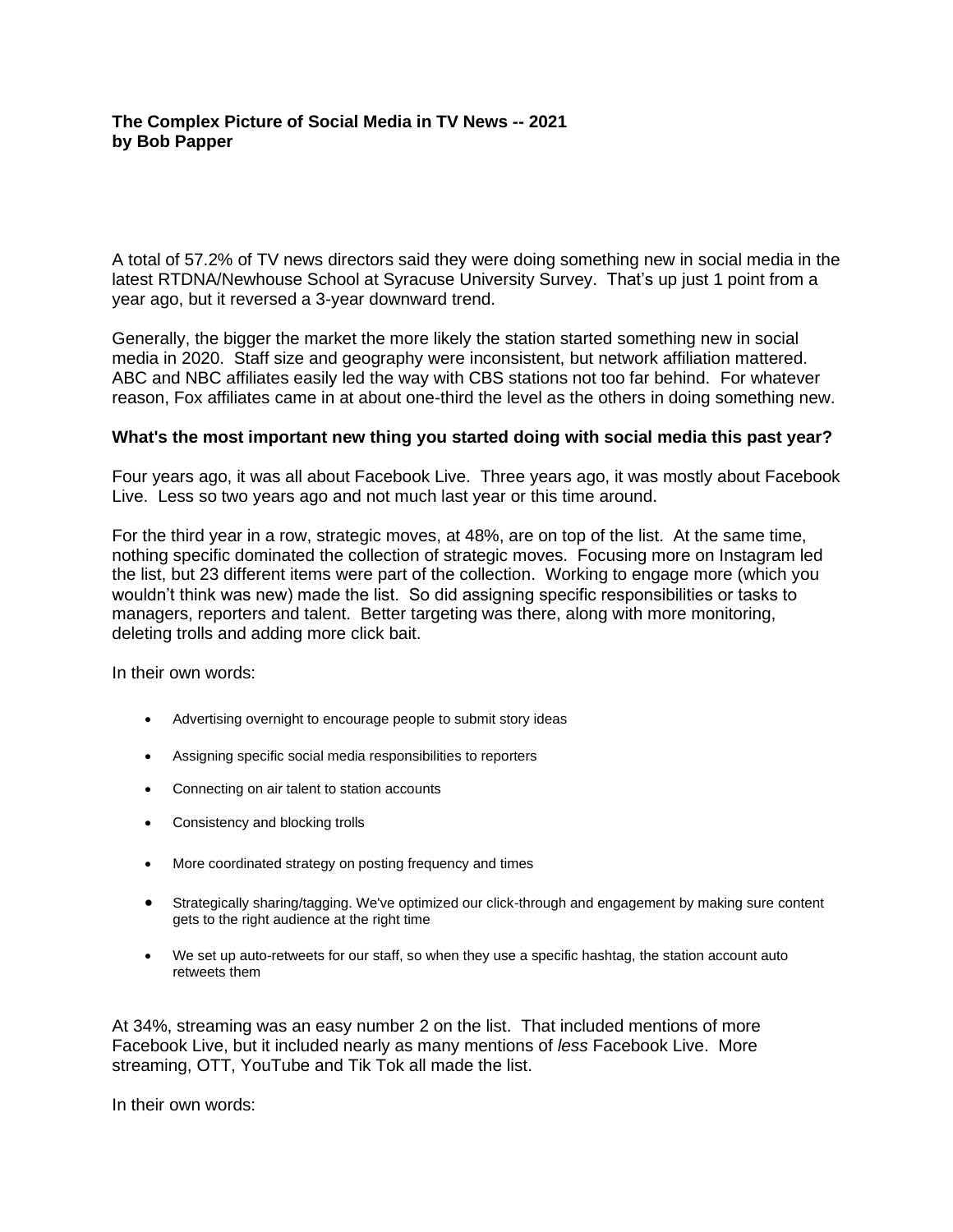- Facebook Live Forums 1-hour forums on specific topics using the app StreamYard
- Facebook Live roundtables
- Live streaming debates on YouTube
- Less content on Facebook. We want to be less dependent on social media

Content came in at 17%. Mostly, that involved more, better or more local content. COVID and political, especially local politics, got mentions.

In their own words:

- Actually, not posting as many national political stories. Since we can't control comments, we are focusing on local and state articles over controversial national stories that everyone else has
- Adding more local and state content
- Adding more content, promote more often

And that just leaves 1% for Other.

### **Facebook**

The Survey didn't ask whether the TV station had a Facebook page. It's been six years since any TV station said it didn't have one. Every TV station (that runs local news) uses Facebook; the issue is how they use it and how much they get out of it.

|             | Avg. No. (in | Median No.     | Minimum | Maximum        |
|-------------|--------------|----------------|---------|----------------|
|             | thousands)   | (in thousands) |         | (in thousands) |
| Overall TV  | 1,074        | 455            |         | 6,540          |
| Market size |              |                |         |                |
| $1 - 25$    | 1,236        | 355            |         | 6,540          |
| $26 - 50$   | 1,188        | 690            | 38      | 4,490          |
| $51 - 100$  | 1,366        | 640            | O       | 6,000          |
| $101 - 150$ | 1,210        | 632            |         | 5,000          |
| $151+$      | 373          | 118            |         | 2,380          |

#### **Number of social media engagements in the most recent month**

This is the fourth year for this question, and there are still comparatively few news directors who know the answer. Both average and median numbers are up – especially average. And almost all the numbers are up except for the smallest markets. Fox stations lagged all others, but very few Fox news directors knew the numbers, so there's a good chance that it's not a representative sample.

|             | Average | Median | Minimum | Maximum |
|-------------|---------|--------|---------|---------|
| Overall TV  | 44.4%   | 40.4%  |         | 90%     |
| Market size |         |        |         |         |
| $-25$       | 36.1    |        |         | 80      |
| $26 - 50$   | 54.6    | 55     |         | 85      |

### **The percent of station web traffic that came from social media:**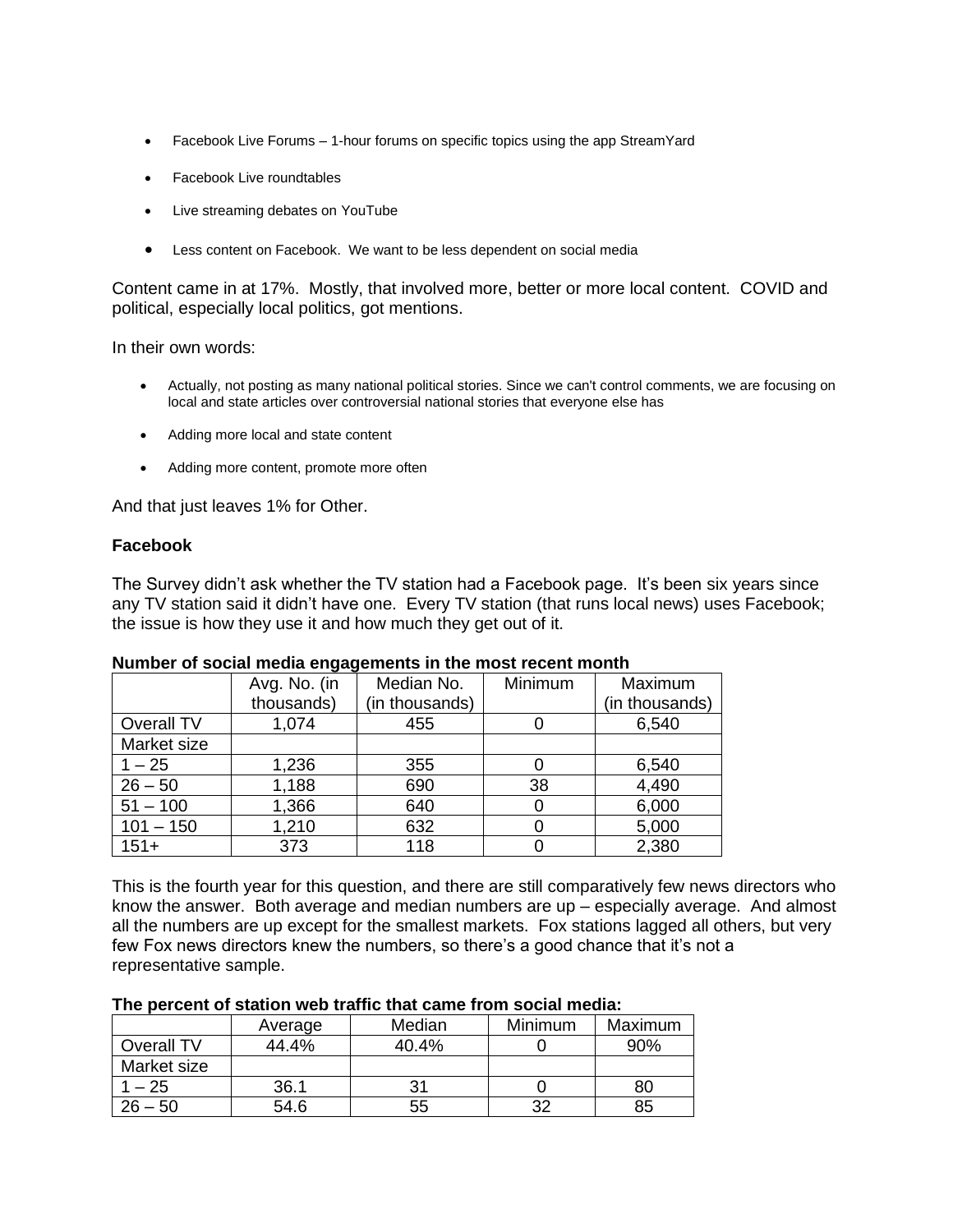| 51<br>$-100$  | 43.9 | າດ ດ | 90 |
|---------------|------|------|----|
| 101<br>$-150$ | 44.9 |      | 90 |
| $151+$        | 48.5 | 40.5 | 89 |

Again, just the fourth year for this question, and the number of news directors who know the answer is fairly small. The average dropped about four and a half points from last year, and the median dropped by 11. Numbers varied erratically by subgroup – a consequence of too few answers to the question.

## **Twitter**

|             | Constantly | Daily | Periodically | <b>No</b> |
|-------------|------------|-------|--------------|-----------|
| All TV      | 46.6%      | 42.6% | 9.4%         | 1.3%      |
| Market      |            |       |              |           |
| $1 - 25$    | 54.5       | 27.3  | 18.2         | 0         |
| $26 - 50$   | 65.6       | 28.1  | 6.2          | $\Omega$  |
| $51 - 100$  | 54.5       | 42.4  | 0            | 3         |
| $101 - 150$ | 37.7       | 47.2  | 15.1         | 0         |
| $151+$      | 23.1       | 61.5  | 12.8         | 2.6       |
| Staff size  |            |       |              |           |
| $51+$       | 64         | 28    | 4            | 4         |
| $31 - 50$   | 48.6       | 41.4  | 10           | 0         |
| $21 - 30$   | 33.3       | 52.8  | 13.9         | 0         |
| $11 - 20$   | 25         | 54.2  | 16.7         | 4.2       |
| $1 - 10$    | 6.7        | 73.3  | 20           | 0         |

#### **Is the TV newsroom actively involved with Twitter? 2021**

After four years of declining Twitter use, the numbers stabilized this time around. Overall figures are little different this year from a year ago. Subgroup numbers vary enough that trends are hard to come by. The bigger the newsroom, the more likely that Twitter use is constant. Daily use goes up steadily as market size and staff size shrinks. There are no consistent differences by network affiliation, but station use in the Northeast is higher than all other regions. That was true a year ago as well.

### **Other software programs in use**

More than 200 news directors answered the question: What software are you using beyond Facebook and Twitter? A total of 82.9% said they were using some other software. That's down slightly from last year.

Again, staff size made the biggest and most consistent difference. The bigger the staff, the more likely the station used social media beyond Facebook and Twitter

An astonishing 95.6% (of the 82.9%) said they were using Instagram – and only Instagram – beyond Facebook and Twitter. That means that 79% of TV newsrooms use Instagram.

What were they doing? In their own words:

• IG - Talent showcasing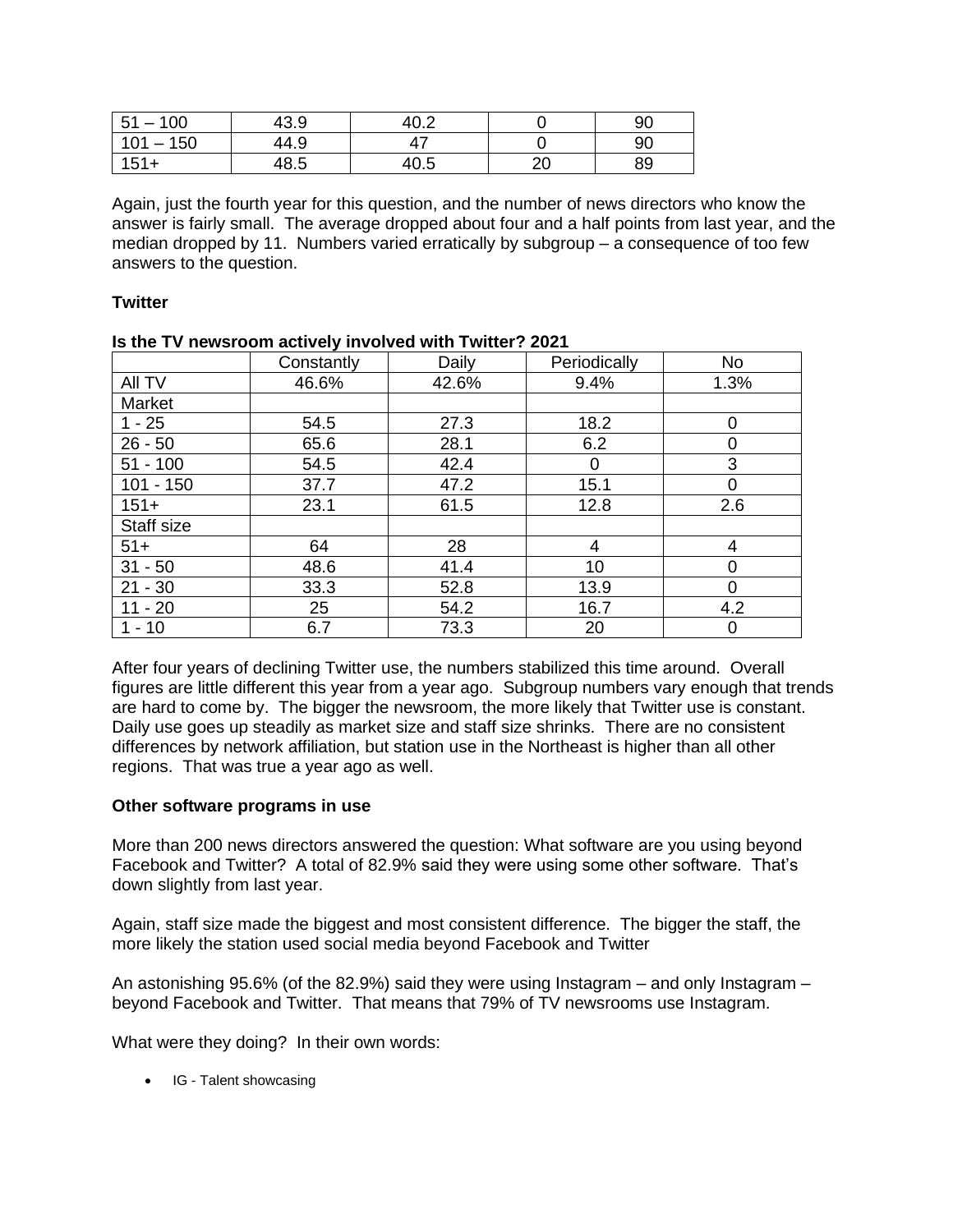- Content promotion
- Still photos and video from news stories, socially-engaging stories
- To post behind-the-scenes or promotional content
- User-generated content and building anchors' individual brands
- Instagram for fun behind-the-scenes stuff
- Instagram to break stories and drive younger viewers to our website
- Instagram, for posting pictures and InstaStories
- Reporters post links to their stories. We also promote breaking news

YouTube came in a distant, but clear second, followed by SnapChat and Tik Tok … and one mention for Reddit:

In their own words:

- Archive video
- Instagram/marketing, YouTube/Storytelling/Live Streams & shows, Reddit/community conversation

It wasn't too many years ago that there were two dozen social media software choices that stations were using. That wide range of options has narrowed dramatically -- at the same time the focus and purpose of social media has been steadily shifting from an end in itself to a means to an end: moving people to the station website where making money is possible.

*Web staffing numbers and newsroom participation in working on the web are included in the staffing article. Web profitability is discussed in the business of news articles. Paywalls are in the online article.*

*Note that there's a fine line between online and social media … so be sure to check the online article.* 

*Bob Papper is Adjunct Professor of Journalism and Digital Media at Syracuse University and has worked extensively in radio and TV news. This research was supported by the S. I. Newhouse School of Public Communications at Syracuse University and the Radio Television Digital News Association.*

#### **About the Survey**

The RTDNA/Newhouse School at Syracuse University Survey was conducted in the fourth quarter of 2020 among all 1,762 operating, non-satellite television stations and a random sample of 3,379 radio stations. Valid responses came from as many as 1,358 television stations (77.1%) and 765 radio news directors and general managers representing 2,310 radio